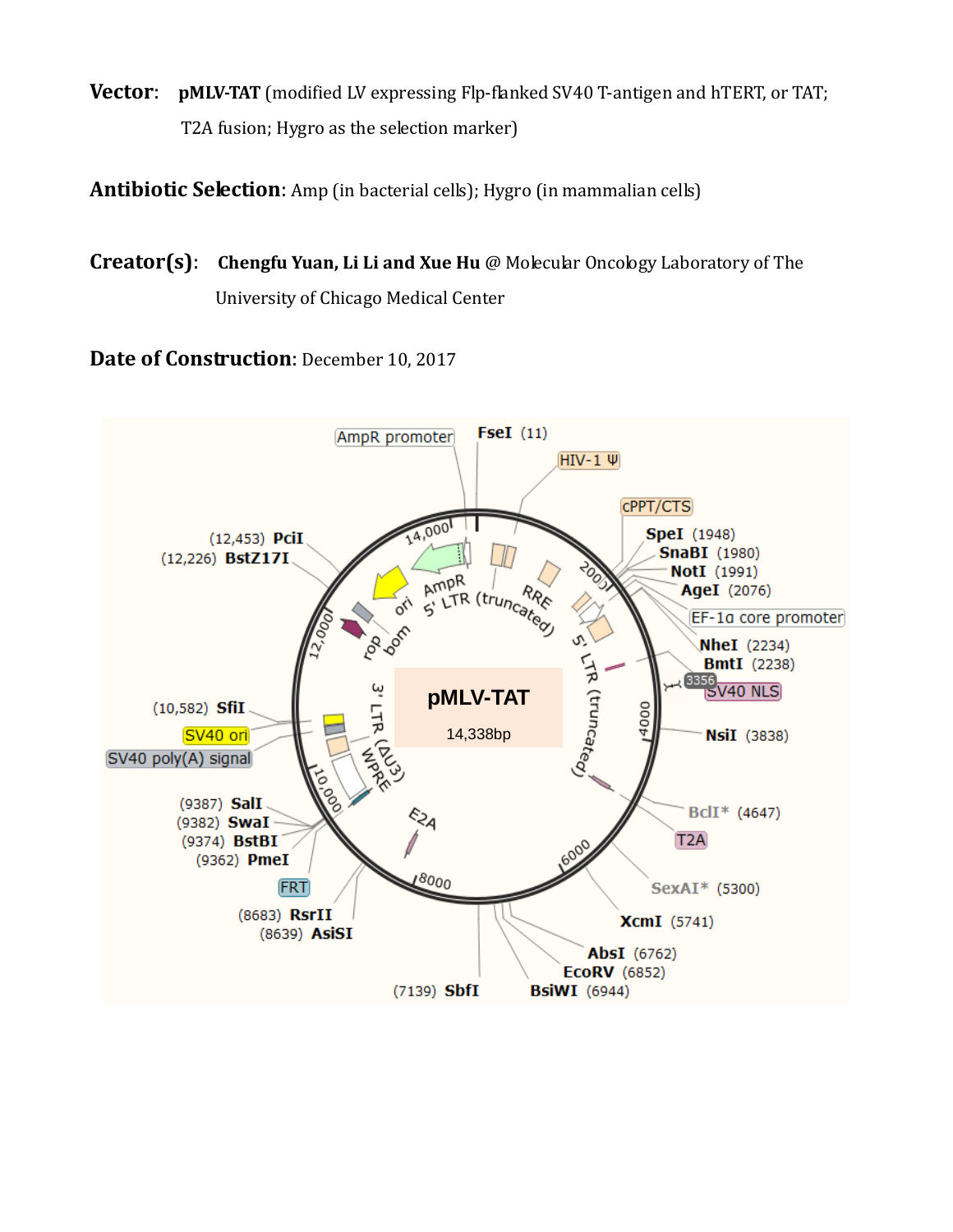## **pMLV-TAT Full-Length Sequence**

GAATTGGCCGGCCACTACCGCGTGTAGTCTTATGCAATACTCTTGTAGTCTTGCAACATGGTAACGATGAGTTAGCAACATGCCTTACAAG GAGAGAAAAAGCACCGTGCATGCCGATTGGTGGAAGTAAGGTGGTACGATCGTGCCTTATTAGGAAGGCAACAGACGGGTCTGACATGGAT TGGACGAACCACTGAATTGCCGCATTGCAGAGATATTGTATTTAAGTGCCTAGCTCGATACAATAACGGGTCTCTCTGGTTAGACCAGATC TGAGCCTGGGAGCTCTCTGGCTAACTAGGGAACCCACTGCTTAAGCCTCAATAAAGCTTGCCTTGAGTGCTTCAAGTAGTGTGTGCCCGTC TGTTGTGTGACTCTGGTAACTAGAGATCCCTCAGACCCTTTTAGTCAGTGTGGAAAATCTCTAGCAGTGGCGCCCGAACAGGGACCTGAAA GCGAAAGGGAAACCAGAGCTCTCTCGACGCAGGACTCGGCTTGCTGAAGCGCGCACGGCAAGAGGCGAGGGGCGGCGACTGGTGAGTACGC CAAAAATTTTGACTAGCGGAGGCTAGAAGGAGAGAGATGGGTGCGAGAGCGTCAGTATTAAGCGGGGGAGAATTAGATCGCGATGGGAAAA AATTCGGTTAAGGCCAGGGGGAAAGAAAAAATATAAATTAAAACATATAGTATGGGCAAGCAGGGAGCTAGAACGATTCGCAGTTAATCCT GGCCTGTTAGAAACATCAGAAGGCTGTAGACAAATACTGGGACAGCTACAACCATCCCTTCAGACAGGATCAGAAGAACTTAGATCATTAT ATAATACAGTAGCAACCCTCTATTGTGTGCATCAAAGGATAGAGATAAAAGACACCAAGGAAGCTTTAGACAAGATAGAGGAAGAGCAAAA CAAAAGTAAGACCACCGCACAGCAAGCGGCCACTGATCTTCAGACCTGGAGGAGGAGATATGAGGGACAATTGGAGAAGTGAATTATATAA ATATAAAGTAGTAAAAATTGAACCATTAGGAGTAGCACCCACCAAGGCAAAGAGAAGAGTGGTGCAGAGAGAAAAAAGAGCAGTGGGAATA GGAGCTTTGTTCCTTGGGTTCTTGGGAGCAGCAGGAAGCACTATGGGCGCAGCCTCAATGACGCTGACGGTACAGGCCAGACAATTATTGT CTGGTATAGTGCAGCAGCAGAACAATTTGCTGAGGGCTATTGAGGCGCAACAGCATCTGTTGCAACTCACAGTCTGGGGCATCAGCAGCTC CAGGCAAGAATCCTGGCTGTGGAAAGATACCTAAAGGATCAACAGCTCCTGGGGATTTGGGGTTGCTCTGGAAAACTCATTTGCACCACTG CTGTGCCTTGGAATGCTAGTTGGAGTAATAAATCTCTGGAACAGATTGGAATCACACGACCTGGATGGAGTGGGACAGAGAAATTAACAAT TACACAAGCTTAATACACTCCTTAATTGAAGAATCGCAAAACCAGCAAGAAAAGAATGAACAAGAATTATTGGAATTAGATAAATGGGCAA GTTTGTGGAATTGGTTTAACATAACAAATTGGCTGTGGTATATAAAATTATTCATAATGATAGTAGGAGGCTTGGTAGGTTTAAGAATAGT TTTTGCTGTACTTTCTATAGTGAATAGAGTTAGGCAGGGATATTCACCATTATCGTTTCAGACCCACCTCCCAACCCCGAGGGGACCCGAC AGGCCCGAAGGAATAGAAGAAGAAGGTGGAGAGAGAGACAGAGACAGATCCATTCGATTAGTGAACGGATCTCGACGGTATCGGTTAACTT TTAAAAGAAAAGGGGGGATTGGGGGGTACAGTGCAGGGGAAAGAATAGTAGACATAATAGCAACAGACATACAAACTAAAGAATTACAAAA ACAAATTACAAAATTCAAAATTTTATCGATGGGCCCACTAGTGGTACCGGATCCCCCGGGCTCGAGTACGTAGAATTCGCGGCCGCCGCTC CGGTGCCCGTCAGTGGGCAGAGCGCACATCGCCCACAGTCCCCGAGAAGTTGGGGGGAGGGTCGGCAATTGAACCGGTGCCTAGAGAAGG TGGCGCGGGGTAAACTGGGAAAGTGATGTCGTGTACTGGCTCCGCCTTTTTCCCGAGGGTGGGGGAGAACCGTATATAAGTGCAGTAGTCG CCGTGAACGTTCTTTTTCGCAACGGGTTTGCCGCCAGAACACAGCTGAAGCTAGCTTCGAGGGGCTCGCATCTCTCCTTCACGCGCCCGCC GCCCTACCTGAGGCCGCCATCCACGCCGGTTGAGTCGCGTTCTGCCGCCTCCCGCCTGTGGTGCCTCCTGAACTGCGTCCGCCGTCTAGGT AAGTTTAAAGCTCAGGTCGAGACCGGGCCTTTGTCCGGCGCTCCCTTGGAGCCTACCTAGACTCAGCCGGCTCTCCACGCTTTGCCTGACC CTGCTTGCTCAACTCTACGTCTTTGTTTCGTTTTCTGTTCTGCGCCGTTACAGATCCAAGCTGTGACCGGCGCCTACGGTACCGAAGTTCC TATTCCGAAGTTCCTAT*TCTCTAGAAAGTATAGGAACTTC*AGATCTTTAAACCACCATGGATAAAGTTTTAAACAGAGAGGAATCTTTGCA GCTAATGGACCTTCTAGGTCTTGAAAGGAGTGCCTGGGGGAATATTCCTCTGATGAGAAAGGCATATTTAAAAAAATGCAAGGAGTTTCAT CCTGATAAAGGAGGAGATGAAGAAAAAATGAAGAAAATGAATACTCTGTACAAGAAAATGGAAGATGGAGTAAAATATGCTCATCAACCTG ACTTTGGAGGCTTCTGGGATGCAACTGAGATTCCAACCTATGGAACTGATGAATGGGAGCAGTGGTGGAATGCCTTTAATGAGGAAAACCT GTTTTGCTCAGAAGAAATGCCATCTAGTGATGATGAGGCTACTGCTGACTCTCAACATTCTACTCCTCCAAAAAAGAAGAGAAAGGTAGAA GACCCCAAGGACTTTCCTTCAGAATTGCTAAGTTTTTTGAGTCATGCTGTGTTTAATAATAAAACTCTTGCTTGCTTTGCTATTTACACCA CAAAGGAAAAAGCTGCACTGCTATACAAGAAAATTATGGAAAAATATTCTGTAACCTTTATAAGTAGGCATAACAGTTATAATCATAACAT ACTGTTTTTTCTTACTCCACACAGGCATAGAGTGTCTGCTATTAATAACTATGCTCAAAAATTGTGTACCTTTAGCTTTTTAATTTGTAAA GGGGTTAATAAGGAATATTTGATGTATAGTGCCTTGACTAGAGATCCATTTTCTGTTATTGAGGAAAGTTTGCCAGGTGGGTTAAAGGAGC ATGATTTTAATCCAGAAGAAGCAGAGGAAACTAAACAAGTGTCCTGGAAGCTTGTAACAGAGTATGCAATGGAAACAAAATGTGATGATGT GTTGTTATTGCTTGGGATGTACTTGGAATTTCAGTACAGTTTTGAAATGTGTTTAAAATGTATTAAAAAAGAACAGCCCAGCCACTATAAG TACCATGAAAAGCATTATGCAAATGCTGCTATATTTGCTGACAGCAAAAACCAAAAAACCATATGCCAACAGGCTGTTGATACTGTTTTAG CTAAAAAGCGGGTTGATAGCCTACAATTAACTAGAGAACAAATGTTAACAAACAGATTTAATGATCTTTTGGATAGGATGGATATAATGTT TGGTTCTACAGGCTCTGCTGACATAGAAGAATGGATGGCTGGAGTTGCTTGGCTACACTGTTTGTTGCCCAAAATGGATTCAGTGGTGTAT GACTTTTTAAAATGCATGATGTACAACATTCCTAAAAAAAGATACTGGCTGTTTAAAGGACCAATTGATAGTGGTAAAACTACATTAGCAG CTGCTTTGCTTGAATTATGTGGGGGGAAAGCTTTAAATGTTAATTTGCCCTTGGACAGGCTGAACTTTGAGCTAGGAGTAGCTATTGACCA GTTTTTAGTAGTTTTTGAGGATGTAAAGGGCACTGGAGGGGAGTCCAGAGATTTGCCTTCAGGTCAGGGAATTAATAACCTGGACAATTTA AGGGATTATTTGGATGGCAGTGTTAAGGTAAACTTAGAAAAGAAACACCTAAATAAAAGAACTCAAATATTTCCCCCTGGAATAGTCACCA TGAATGAGTACAGTGTGCCTAAAACACTGCAGGCCAGATTTGTAAAACAAATAGATTTTAGGCCCAAAGATTATTTAAAGCATTGCCTGGA ACGCAGTGAGTTTTTGTTAGAAAAGAGAATAATTCAAAGTGGCATTGCTTTGCTTCTTATGTTAATTTGGTACAGACCTGTGGCTGAGTTT GCTCAAAGTATTCAGAGCAGAATTGTGGAGTGGAAAGAGAGATTGGACAAAGAGTTTAGTTTGTCAGTGTATCAAAAAATGAAGTTTAATG TGGCTATGGGAATTGGAGTTTTAGATTGGCTAAGAAACAGTGATGATGATGATGAAGACAGCCAGGAAAATGCTGATAAAAATGAAGATGG TGGGGAGAAGAACATGGAAGACTCAGGGCATGAAACAGGCATTGATTCACAGTCCCAAGGCTCATTTCAGGCCCCTCAGTCCTCACAGTCT GTTCATGATCATAATCAGCCATACCACATTTGTAGAGGTTTTACTTGCTTTAAAAAACCTCCCACACCTCCCCCTGAACCT**CGCGCCAAGC GCGGCTCCGGCGAGGGCAGAGGAAGTCTTCTAACATGCGGTGACGTGGAGGAGAATCCCGGCCCT**ATGCCGCGCGCTCCCCGCTGCCGAGC CGTGCGCTCCCTGCTGCGCAGCCACTACCGCGAGGTGCTGCCGCTGGCCACGTTCGTGCGGCGCCTGGGGCCCCAGGGCTGGCGGCTGGTG CAGCGCGGGGACCCGGCGGCTTTCCGCGCGCTGGTGGCCCAGTGCCTGGTGTGCGTGCCCTGGGACGCACGGCCGCCCCCCGCCGCCCCCT CCTTCCGCCAGGTGTCCTGCCTGAAGGAGCTGGTGGCCCGAGTGCTGCAGAGGCTGTGCGAGCGCGGCGCGAAGAACGTGCTGGCCTTCGG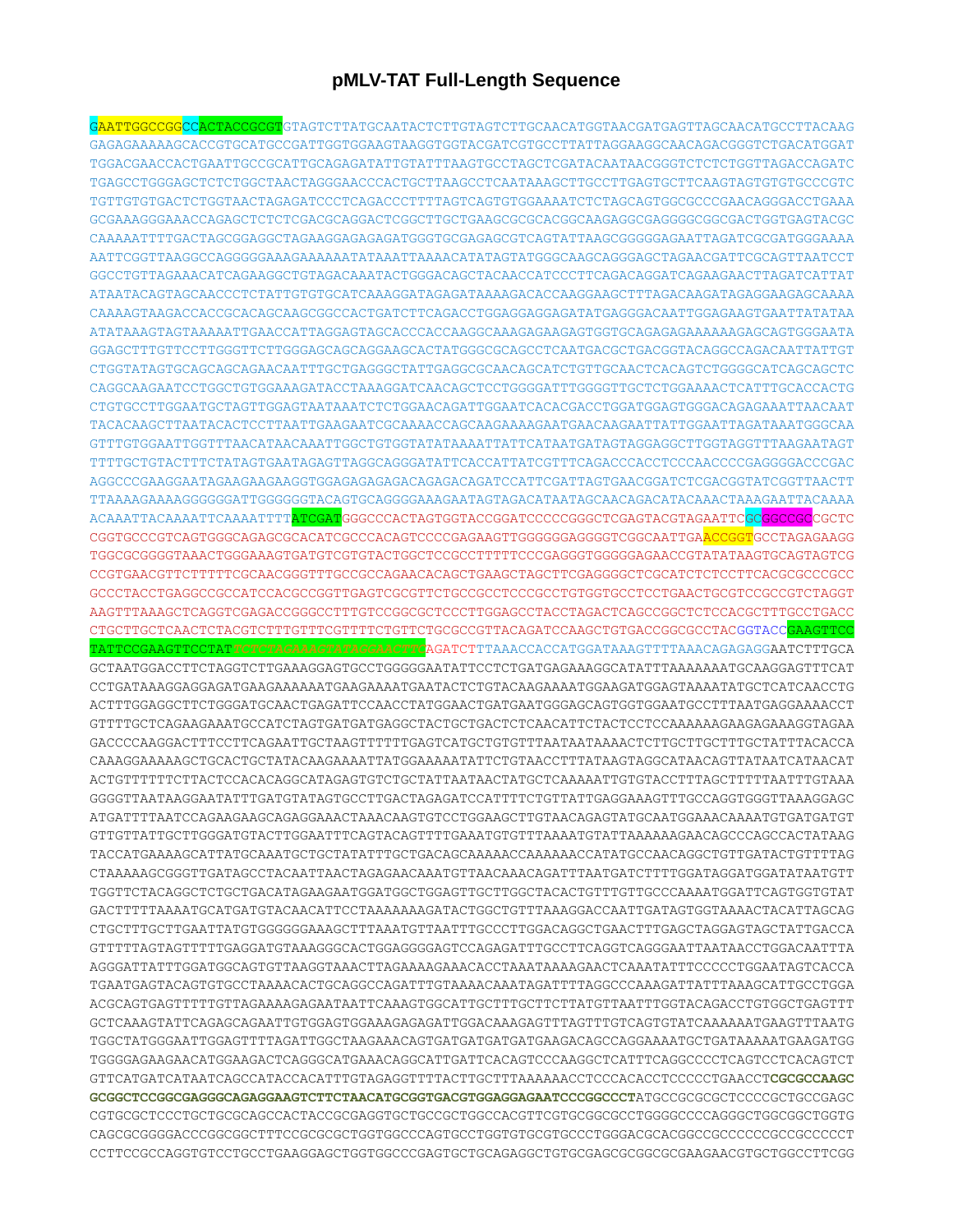CTTCGCGCTGCTGGACGGGGCCCGCGGGGGCCCCCCCGAGGCCTTCACCACCAGCGTGCGCAGCTACCTGCCCAACACGGTGACCGACGCA CTGCGGGGGAGCGGGGCGTGGGGGCTGCTGCTGCGCCGCGTGGGCGACGACGTGCTGGTTCACCTGCTGGCACGCTGCGCGCTCTTTGTGC TGGTGGCTCCCAGCTGCGCCTACCAGGTGTGCGGGCCGCCGCTGTACCAGCTCGGCGCTGCCACTCAGGCCCGGCCCCCGCCACACGCTAG TGGACCCCGAAGGCGTCTGGGATGCGAACGGGCCTGGAACCATAGCGTCAGGGAGGCCGGGGTCCCCCTGGGCCTGCCAGCCCCGGGTGCG AGGAGGCGCGGGGGCAGTGCCAGCCGAAGTCTGCCGTTGCCCAAGAGGCCCAGGCGTGGCGCTGCCCCTGAGCCGGAGCGGACGCCCGTTG GGCAGGGGTCCTGGGCCCACCCGGGCAGGACGCGTGGACCGAGTGACCGTGGTTTCTGTGTGGTGTCACCTGCCAGACCCGCCGAAGAAGC CACCTCTTTGGAGGGTGCGCTCTCTGGCACGCGCCACTCCCACCCATCCGTGGGCCGCCAGCACCACGCGGGCCCCCCATCCACATCGCGG CCACCACGTCCCTGGGACACGCCTTGTCCCCCGGTGTACGCCGAGACCAAGCACTTCCTCTACTCCTCAGGCGACAAGGAGCAGCTGCGGC CCTCCTTCCTACTCAGCTCTCTGAGGCCCAGCCTGACTGGCGCTCGGAGGCTCGTGGAGACCATCTTTCTGGGTTCCAGGCCCTGGATGCC AGGGACTCCCCGCAGGTTGCCCCGCCTGCCCCAGCGCTACTGGCAAATGCGGCCCCTGTTTCTGGAGCTGCTTGGGAACCACGCGCAGTGC CCCTACGGGGTGCTCCTCAAGACGCACTGCCCGCTGCGAGCTGCGGTCACCCCAGCAGCCGGTGTCTGTGCCCGGGAGAAGCCCCAGGGCT CTGTGGCGGCCCCCGAGGAGGAGGACACAGACCCCCGTCGCCTGGTGCAGCTGCTCCGCCAGCACAGCAGCCCCTGGCAGGTGTACGGCTT CGTGCGGGCCTGCCTGCGCCGGCTGGTGCCCCCAGGCCTCTGGGGCTCCAGGCACAACGAACGCCGCTTCCTCAGGAACACCAAGAAGTTC ATCTCCCTGGGGAAGCATGCCAAGCTCTCGCTGCAGGAGCTGACGTGGAAGATGAGCGTGCGGGGCTGCGCTTGGCTGCGCAGGAGCCCAG GGGTTGGCTGTGTTCCGGCCGCAGAGCACCGTCTGCGTGAGGAGATCCTGGCCAAGTTCCTGCACTGGCTGATGAGTGTGTACGTCGTCGA GCTGCTCAGGTCTTTCTTTTATGTCACGGAGACCACGTTTCAAAAGAACAGGCTCTTTTTCTACCGGAAGAGTGTCTGGAGCAAGTTGCAA AGCATTGGAATCAGACAGCACTTGAAGAGGGTGCAGCTGCGGGAGCTGTCGGAAGCAGAGGTCAGGCAGCATCGGGAAGCCAGGCCCGCCC TGCTGACGTCCAGACTCCGCTTCATCCCCAAGCCTGACGGGCTGCGGCCGATTGTGAACATGGACTACGTCGTGGGAGCCAGAACGTTCCG CAGAGAAAAGAGGGCCGAGCGTCTCACCTCGAGGGTGAAGGCACTGTTCAGCGTGCTCAACTACGAGCGGGCGCGGCGCCCCGGCCTCCTG GGCGCCTCTGTGCTGGGCCTGGACGATATCCACAGGGCCTGGCGCACCTTCGTGCTGCGTGTGCGGGCCCAGGACCCGCCGCCTGAGCTGT ACTTTGTCAAGGTGGATGTGACGGGCGCGTACGACACCATCCCCCAGGACAGGCTCACGGAGGTCATCGCCAGCATCATCAAACCCCAGAA CACGTACTGCGTGCGTCGGTATGCCGTGGTCCAGAAGGCCGCCCATGGGCACGTCCGCAAGGCCTTCAAGAGCCACGTCTCTACCTTGACA GACCTCCAGCCGTACATGCGACAGTTCGTGGCTCACCTGCAGGAGACCAGCCCGCTGAGGGATGCCGTCGTCATCGAGCAGAGCTCCTCCC TGAATGAGGCCAGCAGTGGCCTCTTCGACGTCTTCCTACGCTTCATGTGCCACCACGCCGTGCGCATCAGGGGCAAGTCCTACGTCCAGTG CCAGGGGATCCCGCAGGGCTCCATCCTCTCCACGCTGCTCTGCAGCCTGTGCTACGGCGACATGGAGAACAAGCTGTTTGCGGGGATTCGG CGGGACGGGCTGCTCCTGCGTTTGGTGGATGATTTCTTGTTGGTGACACCTCACCTCACCCACGCGAAAACCTTCCTCAGGACCCTGGTCC GAGGTGTCCCTGAGTATGGCTGCGTGGTGAACTTGCGGAAGACAGTGGTGAACTTCCCTGTAGAAGACGAGGCCCTGGGTGGCACGGCTTT TGTTCAGATGCCGGCCCACGGCCTATTCCCCTGGTGCGGCCTGCTGCTGGATACCCGGACCCTGGAGGTGCAGAGCGACTACTCCAGCTAT GCCCGGACCTCCATCAGAGCCAGTCTCACCTTCAACCGCGGCTTCAAGGCTGGGAGGAACATGCGTCGCAAACTCTTTGGGGTCTTGCGGC TGAAGTGTCACAGCCTGTTTCTGGATTTGCAGGTGAACAGCCTCCAGACGGTGTGCACCAACATCTACAAGATCCTCCTGCTGCAGGCGTA CAGGTTTCACGCATGTGTGCTGCAGCTCCCATTTCATCAGCAAGTTTGGAAGAACCCCACATTTTTCCTGCGCGTCATCTCTGACACGGCC TCCCTCTGCTACTCCATCCTGAAAGCCAAGAACGCAGGGATGTCGCTGGGGGCCAAGGGCGCCGCCGGCCCTCTGCCCTCCGAGGCCGTGC AGTGGCTGTGCCACCAAGCATTCCTGCTCAAGCTGACTCGACACCGTGTCACCTACGTGCCACTCCTGGGGTCACTCAGGACAGCCCAGAC GCAGCTGAGTCGGAAGCTCCCGGGGACGACGCTGACTGCCCTGGAGGCCGCAGCCAACCCGGCACTGCCCTCAGACTTCAAGACCATCCTG GAC**CGCGCCAAGCGCGGCTCCGGCCAGTGCACCAACTACGCCCTGCTGAAGCTGGCCGGCGACGTGGAGTCCAACCCCGGCCCCATG**AAAA AGCCTGAACTCACCGCGACGTCTGTCGAGAAGTTTCTGATCGAAAAGTTCGACAGCGTCTCCGACCTGATGCAGCTCTCGGAGGGCGAAGA ATCTCGTGCTTTCAGCTTCGATGTAGGAGGGCGTGGATATGTCCTGCGGGTAAATAGCTGCGCCGATGGTTTCTACAAAGATCGTTATGTT TATCGGCACTTTGCATCGGCCGCGCTCCCGATTCCGGAAGTGCTTGACATTGGGGAATTCAGCGAGAGCCTGACCTATTGCATCTCCCGCC GTGCACAGGGTGTCACGTTGCAAGACCTGCCTGAAACCGAACTGCCCGCTGTTCTGCAGCCGGTCGCGGAGGCCATGGATGCGATCGCTGC GGCCGATCTTAGCCAGACGAGCGGGTTCGGCCCATTCGGACCGCAAGGAATCGGTCAATACACTACATGGCGTGATTTCATATGCGCGATT GCTGATCCCCATGTGTATCACTGGCAAACTGTGATGGACGACACCGTCAGTGCGTCCGTCGCGCAGGCTCTCGATGAGCTGATGCTTTGGG CCGAGGACTGCCCCGAAGTCCGGCACCTCGTGCACGCGGATTTCGGCTCCAACAATGTCCTGACGGACAATGGCCGCATAACAGCGGTCAT TGACTGGAGCGAGGCGATGTTCGGGGATTCCCAATACGAGGTCGCCAACATCTTCTTCTGGAGGCCGTGGTTGGCTTGTATGGAGCAGCAG ACGCGCTACTTCGAGCGGAGGCATCCGGAGCTTGCAGGATCGCCGCGGCTCCGGGCGTATATGCTCCGCATTGGTCTTGACCAACTCTATC AGAGCTTGGTTGACGGCAATTTCGATGATGCAGCTTGGGCGCAGGGTCGATGCGACGCAATCGTCCGATCCGGAGCCGGGACTGTCGGGCG TACACAAATCGCCCGCAGAAGCGCGGCCGTCTGGACCGATGGCTGTGTAGAAGTACTCGCCGATAGTGGAAACCGACGCCCCAGCACTCGT CCG**TAGTAA**GAAGTTCCTATTCC**GAAGTTCCTATTCTCTAGAAAGTATAGGAACTTCAT**CGATGTTTATCACGCGTGTTTAAACTCTAGAT TCGAAATTTAAATGTCGACAATCAACCTCTGGATTACAAAATTGTGAAAGATTGACTGGTATTCTTAACTATGCTCCTTTTACGCTAT GTGGATACGCTGCTTTAATGCCTTTGTATCATGCTATTGCTTCCCGTATGGCTTTCATTTTCTCCTCCTTGTATAAATCCTGGTTGCTGTC TCTTTATGAGGAGTTGTGGCCCGTTGTCAGGCAACGTGGCGTGGTGTGCACTGTGTTTGCTGACGCAACCCCCACTGGTTGGGGCATTGCC ACCACCTGTCAGCTCCTTTCCGGGACTTTCGCTTTCCCCCTCCCTATTGCCACGGCGGAACTCATCGCCGCCTGCCTTGCCCGCTGCTGGA CAGGGGCTCGGCTGTTGGGCACTGACAATTCCGTGGTGTTGTCGGGGAAATCATCGTCCTTTCCTTGGCTGCTCGCCTGTGTTGCCACCTG GATTCTGCGCGGGACGTCCTTCTGCTACGTCCCTTCGGCCCTCAATCCAGCGGACCTTCCTTCCCGCGGCCTGCTGCCGGCTCTGCGGCCT CTTCCGCGTCTTCGCCTTCGCCCTCAGACGAGTCGGATCTCCCTTTGGGCCGCCTCCCCGCCTGCTTTAAGACCAATGACTTACAAGGCAG CTGTAGATCTTAGCCACTTTTTAAAAGAAAAGGGGGGACTGGAAGGGCTAATTCACTCCCAACGAAAATAAGATCTGCTTTTTGCTTGTAC TGGGTCTCTCTGGTTAGACCAGATCTGAGCCTGGGAGCTCTCTGGCTAACTAGGGAACCCACTGCTTAAGCCTCAATAAAGCTTGCCTTGA GTGCTTCAAGTAGTGTGTGCCCGTCTGTTGTGTGACTCTGGTAACTAGAGATCCCTCAGACCCTTTTAGTCAGTGTGGAAAATCTCTAGCA GTAGTAGTTCATGTCATCTTATTATTCAGTATTTATAACTTGCAAAGAAATGAATATCAGAGAGTGAGAGGAACTTGTTTATTGCAGCTTA